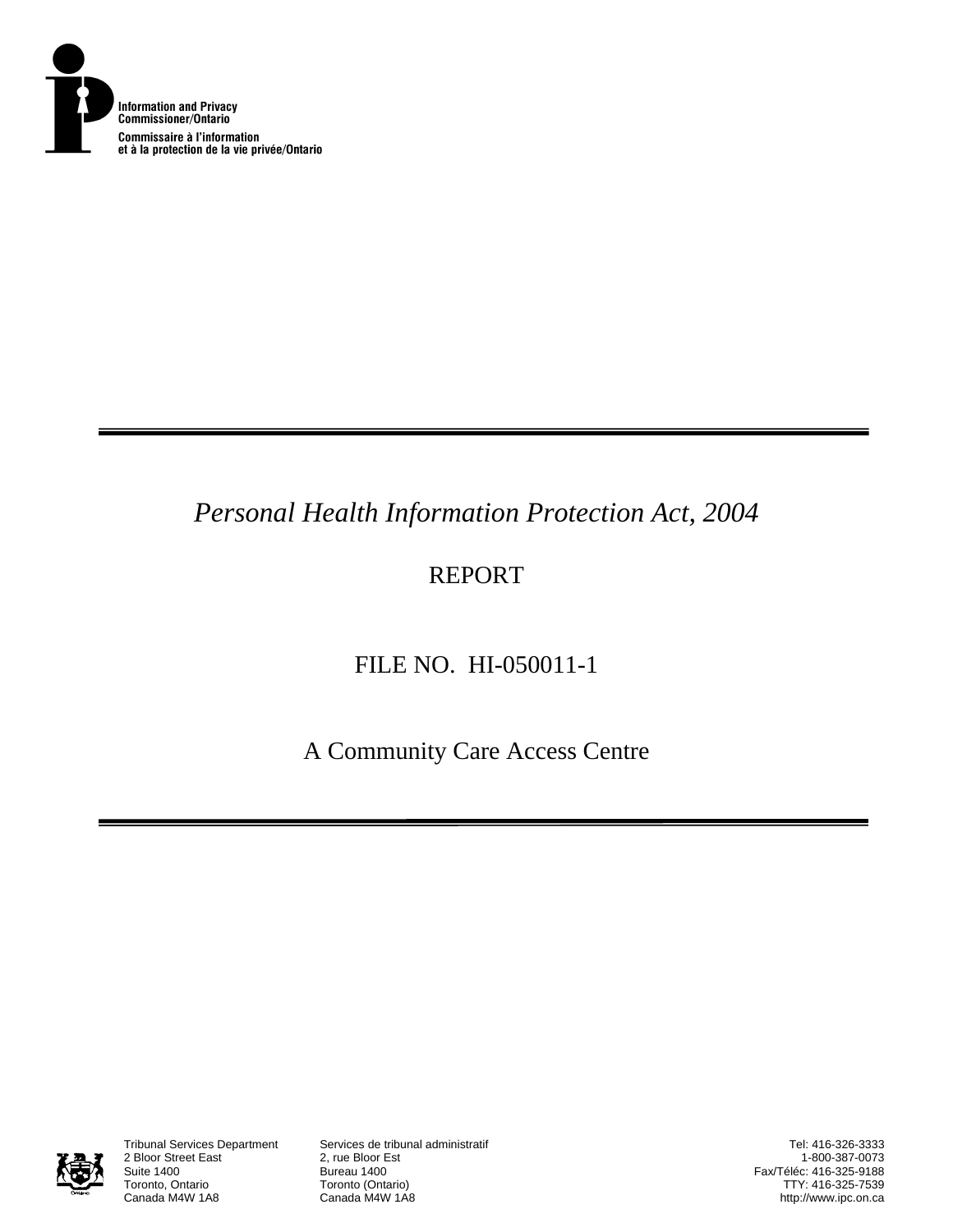## *Personal Health Information Protection Act, 2004*

## REPORT

**FILE NO.** HI-050011-1

**INVESTIGATOR:** Nancy Ferguson

#### **SUMMARY OF INFORMATION GIVING RISE TO THIS REVIEW:**

A Manager at a Community Care Access Centre (the CCAC) was unable to find her portable digital assistant (PDA). The PDA contained email and calendar functions which included information about CCAC clients. The CCAC reviewed its obligations under the *[Personal Health](http://www.e-laws.gov.on.ca/DBLaws/Statutes/English/04p03_e.htm)  [Information Protection Act](http://www.e-laws.gov.on.ca/DBLaws/Statutes/English/04p03_e.htm)* (the *Act*) including the notification of the affected clients. The loss was reported to the Information and Privacy Commissioner/Ontario (the IPC).

#### **RESULTS OF REVIEW:**

The PDA was not password protected. It contained a cellular phone and had been stored in the Manager's purse. It was last seen the afternoon before she attended a work-related conference. She did not use it the day of the conference and first noticed it missing from her purse the next day. She undertook a search of her home and car and contacted the conference centre that evening, but was unable to locate the device. The next morning she tried dialing the phone number to see if she could hear it ring, but there was no response. She notified the CCAC's Privacy Officer, her manager and the Director of Corporate Services of the loss. Contact also was made with the conference organizing Committee to see if anyone had found the PDA device.

The PDA's network password was immediately disabled as was access to all folders, email, calendar and task functions. The PDA's account was deleted from the system to further prevent access. Bell Canada was also contacted and the phone number was suspended.

Since the same program containing the same information was installed on the staff member's office computer, CCAC staff reviewed the documents in the email and calendar functions on her desktop computer. Any document containing client information was printed and delivered to the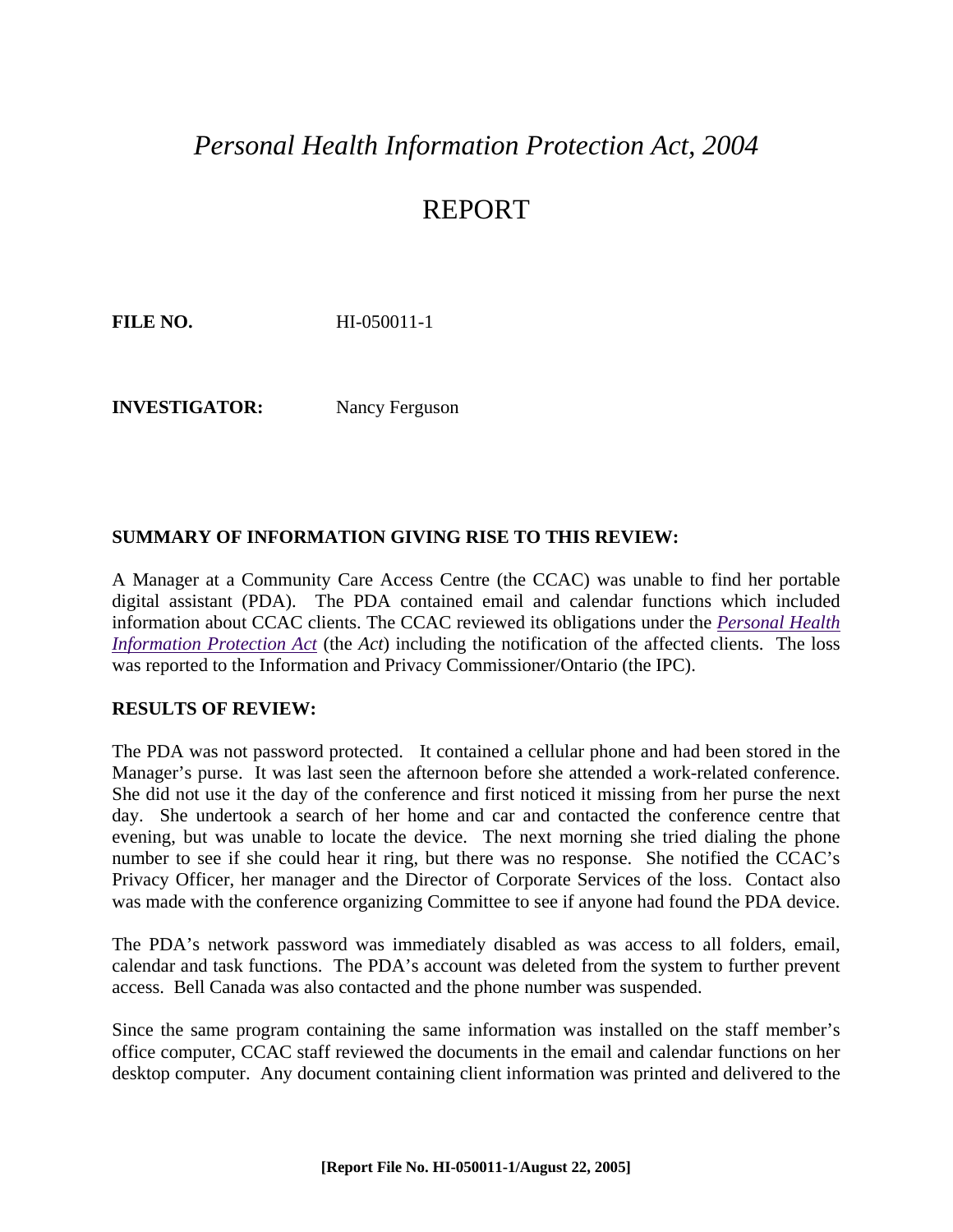Privacy Officer. The list of clients identified in the email messages and on the calendar was determined for the purposes of notifying them of the loss.

The CCAC worked closely with the IPC to develop a letter providing notification of the loss to the affected clients. This notice set out how the loss occurred, described the information that was on the device and pointed out that the CCAC was reviewing its practices to try to prevent a similar incident from occurring in the future. Each client was advised that the loss was reported to the IPC and was provided with the contact information of the CCAC's Privacy Officer who was available to provide further information. Two of the affected clients were deceased. Notification of their estates was considered but not carried out given the circumstances of this case. Further, two individuals named on the PDA could not be determined with certainty to have been clients of the CCAC and as a result, were not contacted.

It was explained to all clients contacted that their information was only available on the device for the short period of time before the device's access was disabled. It was also pointed out that the device was likely of interest to someone because it contained a cellular telephone as opposed to someone interested in the personal information stored on the device.

Case Managers of the affected clients were informed that notification was taking place so they could effectively respond to any questions raised by the clients or other staff.

A copy of the letter providing notification was placed in each client's file.

To help avoid a similar incident from occurring in the future, all staff members carrying a PDA were notified to make sure they have a password with mixed characters and a minimum of 7 characters. They were advised to ensure this password is different from the password they use to log on to the network. Staff were also advised that any reference to clients in emails or other documents stored on the PDA should be made using only a unique identifying number or the client's initials.

The CCAC also decided that it would no longer enter the organization name and email address on the PDA; it would only provide a user name and the phone number for the device. It also advised staff that the PDA should stay with the staff member and be worn on the body and should not be left unattended in meeting rooms or in vehicles. Staff were also advised that the PDA is to be placed in a locked drawer in the office and not left on the cradle in plain view. All PDA's were also set to "power off" after 15 minutes of no activity. The CCAC is also exploring the use of encryption software for its PDA devices.

Staff at the CCAC have been advised of the steps to take if their PDA goes missing, including when the loss is detected outside of working hours. Staff were informed of the breach, of the actions that were taken by the CCAC in response, and about the resulting changes in policies and procedures. There was also a general review undertaken with staff concerning the privacy protection provisions of the *Act*.